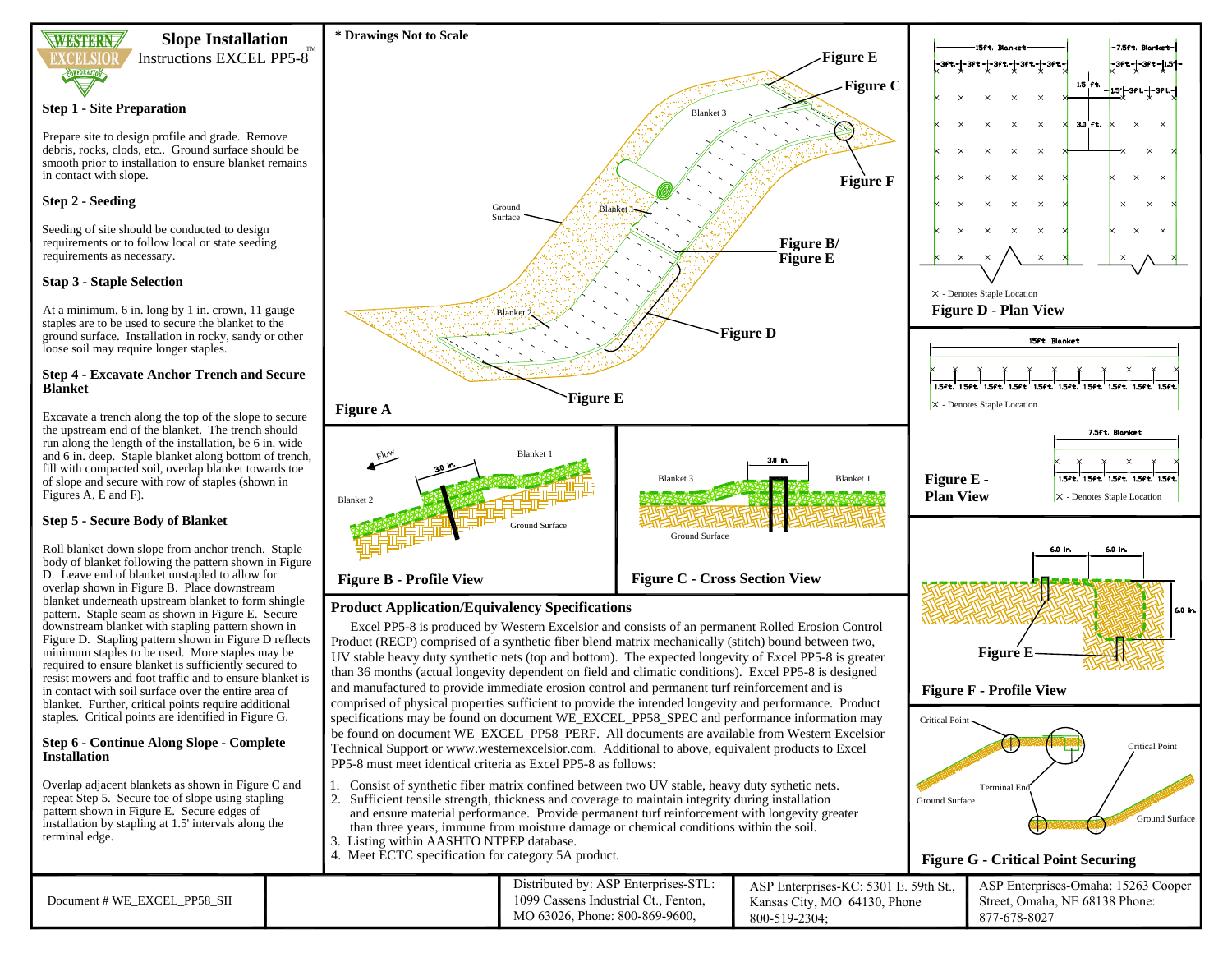

**Channel Installatio**<sup>n</sup> TM

Instructions EXCEL PP5-8

#### **Step 1 - Site Preparation**

Prepare site to design profile and grade. Remove debris, rocks, clods, etc.. Ground surface should be smooth prior to installation to ensure blanket remains in contact with slope.

#### **Step 2 - Seeding**

Seeding of site should be conducted to design requirements or to follow local or state seeding requirements as necessary.

#### **Stap 3 - Staple Selection**

At a minimum, 6 in. long by 1 in. crown, 11 gauge staples are to be used to secure the blanket to the ground surface. Installation in rocky, sandy or other loose soil may require longer staples.

#### **Step 4 - Excavate Anchor Trench and Secure Blanket**

Excavate a trench along the top of the channel side slopes and the upstream terminal end of the channel to secure the edges of the blanket. The trench should run along the length and width of the installation, be 6 in. wide and 6 in. deep. Staple blanket along bottom of trench, fill with compacted soil, overlap blanket towards toe of slope and secure with row of staples (shown in Figures A, E and F).

## **Step 5 - Secure Body of Blanket**

Roll blanket down slope from anchor trench. Staple body of blanket following the pattern shown in Figure D. Leave end of blanket unstapled to allow for overlap shown in Figure B. Place downstream blanket underneath upstream blanket to form shingle pattern. Staple seam as shown in Figure E. Secure downstream blanket with stapling pattern shown in Figure D. Stapling pattern shown in Figure D reflects minimum staples to be used. More staples may be required to ensure blanket is sufficiently secured to resist mowers and foot traffic and to ensure blanket is in contact with soil surface over the entire area of blanket. Further, critical points require additional staples. Critical points are identified in Figure G.

#### **Step 6 - Continue Along Slope - Complete Installation**

Overlap adjacent blankets as shown in Figure C and repeat Step 5. Secure toe of slope using stapling pattern shown in Figure E. Secure edges of installation by stapling at 1.5' intervals along the terminal edge.



## **Product Application/Equivalency Specifications**

Excel PP5-8 is produced by Western Excelsior and consists of an permanent Rolled Erosion Control Product (RECP) comprised of a synthetic fiber blend matrix mechanically (stitch) bound between two, UV stable heavy duty synthetic nets (top and bottom). The expected longevity of Excel PP5-8 is greater than 36 months (actual longevity dependent on field and climatic conditions). Excel PP5-8 is designed and manufactured to provide immediate erosion control and permanent turf reinforcement and is comprised of physical properties sufficient to provide the intended longevity and performance. Product specifications may be found on document WE\_EXCEL\_PP58\_SPEC and performance information may be found on document WE\_EXCEL\_PP58\_PERF. All documents are available from Western Excelsior Technical Support or www.westernexcelsior.com. Additional to above, equivalent products to Excel PP5-8 must meet identical criteria as Excel PP5-8 as follows:

- 1. Consist of synthetic fiber matrix confined between two UV stable, heavy duty sythetic nets.
- 2. Sufficient tensile strength, thickness and coverage to maintain integrity during installation and ensure material performance. Provide permanent turf reinforcement with longevity greater than three years, immune from moisture damage or chemical conditions within the soil.
- 3. Listing within AASHTO NTPEP database.
- 4. Meet ECTC specification for category 5A product.

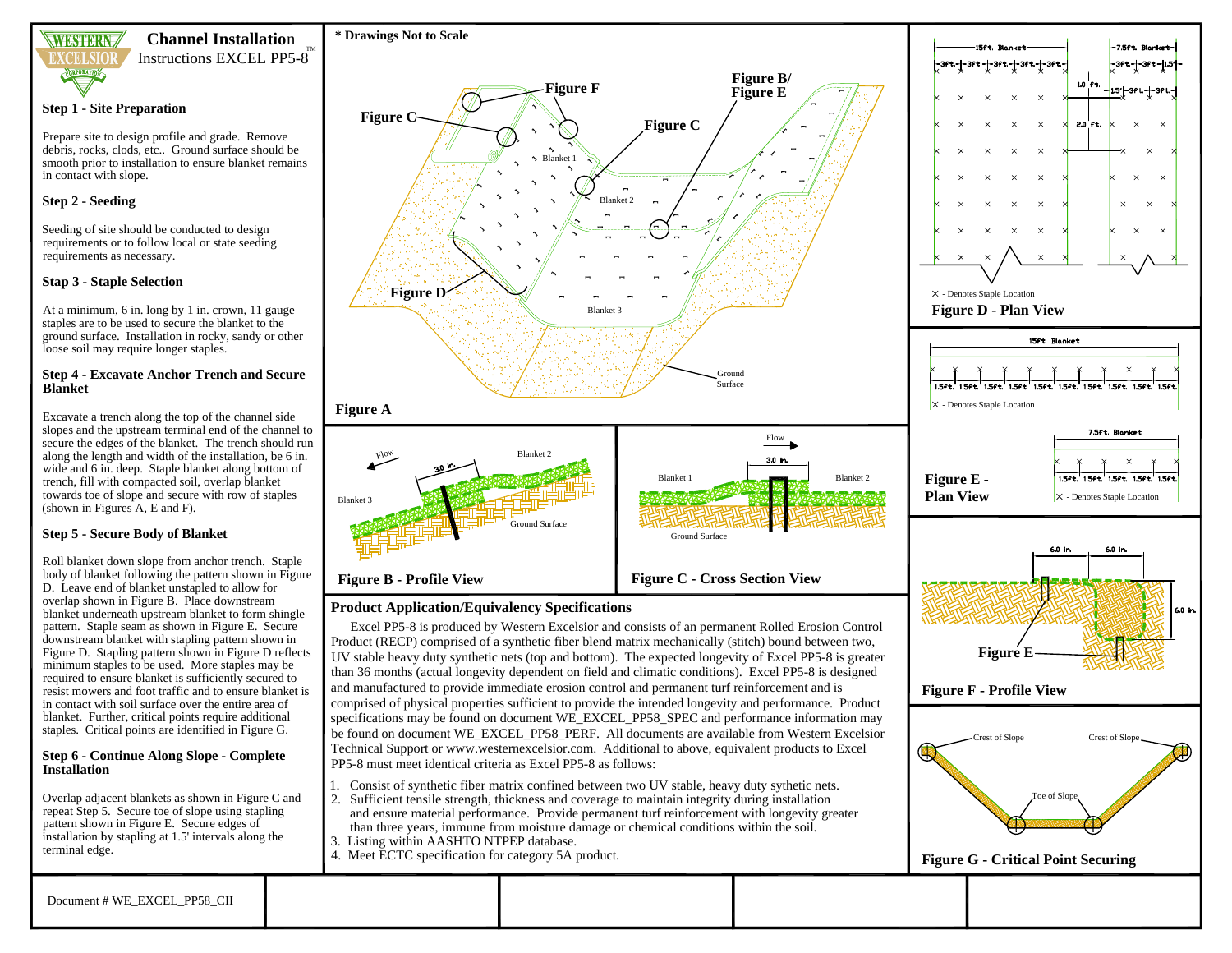

### **Instalación en Pendiente** Instrucciones EXCEL PP5-8

#### **Paso 1 - Preparación del Lugar**

Prepare el lugar según el perfil del diseño y de la pendiente. Remueva el escombro, piedras, y terrones, etc. La superficie de la tierra debe estar lisa antes de la instalación para asegurar que el cojín permanezca en contacto con la pendiente.

#### **Paso 2 - Semilla**

El sembrado de la semilla en el lugar se debe hacer de acuerdo a los requisitos del diseño o a los requisitos locales y estatales, según sea necesario.

#### **Paso 3 - Selección de Grapas**

Lo mínimo que se debe usar son grapas de calibre 11, de 6 in. de largo y 1 in. de corona para sujetar el cojín a la superficie de la tierra. La instalación en tierra rocosa, arenosa o suelta puede requerir grapas más largas.

#### **Paso 4 - Excave Zanja para Anclaje y Sujete el Cojín**

Excave una zanja a lo largo de la parte superior de las pendiente para sujetar la punta de arriba del cojín. La zanja debe correr a lo largo de la instalación, tener 6 in. de ancho y 6 in. de profundidad. Engrape el cojín a lo largo del fondo de la zanja; llénela con tierra compactada, empalme el cojín hacia la parte inferior de la pendiente y sujételo con una hilera de grapas (Vea las Figuras A, E y F).

### **Paso 5 - Sujete el Cuerpo del Cojín**

Desenrolle el cojín hacia abajo desde la zanja de anclaje. Engrape el cuerpo del cojín siguiendo el patrón que se muestra en la Figura D. Deje la punta del cojín sin engrapar para que lo pueda empalmar como se muestra en la Figura B. Coloque el cojín que baja por debajo del de arriba para formar un patrón como de tejas. Engrape las uniones como se muestra en la figura E. Sujete el cojín de bajada con el patrón de engrapado que se muestra en la Figura D. El patrón de engrapado de la Figura D refleja el mínimo de grapas que se debe usar. Se pueden requerir más grapas para asegurar que el cojín quede sujetado suficientemente para resistir podadoras y tráfico a pie y para asegurar que el cojín permanezca en contacto con la superficie de la tierra en toda el área. Además, los puntos críticos requieren grapas adicionales. Los puntos críticos están identificados en la Figura G.

#### **Paso 6 - Continúe a lo largo de la Pendiente - Termine la Instalación**

Empalme los cojines adyacentes como se muestra en la Figura C y repita el Paso 5. Sujete la parte inferior de la pendiente usando el patrón de grapas que se muestra en la Figura E. Sujete las orillas de la instalación engrapando a intervalos de 1.5' a lo largo de la orilla.



### **Aplicación del Producto/Especificaciones de Equivalencia**

Excel PP5-8 es producido por Western Excelsior y consiste de un Producto permanente en Rollo para Control de la Erosión (PCER), formado de una matriz de una mezcla de fibra sintética unida mecánicamente (cosida) entre dos redes sintéticas, de uso rudo, estabilizadas UV (parte superior e inferior). La vida útil del EXCEL PP5-8 es más de 36 meses. (La vida útil real depende del campo y de las condiciones climáticas). El Excel PP5-8 está diseñado y fabricado para proporcionar control inmediato de la erosión y refuerzo permanente para el césped y tiene las suficientes propiedades físicas para proporcionar la vida útil y el rendimiento esperado. Las especificaciones del producto se encuentran en el documento WE\_EXCEL\_PP58\_SPEC y la información de rendimiento se puede encontrar en el documento WE\_EXCEL\_PP58\_PERF. Todos los documentos están disponibles en Western Excelsior Technical Support (Soporte Técnico de Western Excelsior) o en www.westernexcelsior.com. Además de lo anterior, los productos equivalentes a Excel PP5-8 deben cumplir con los siguientes criterios idénticos a Excel PP5-8:

- 1. Consistente de una matriz de fibra sintética entre dos redes sintéticas de uso rudo, estabilizadas UV.
- 2. Suficiente fuerza de tensión, grosor y cobertura para mantener su integridad durante la instalación y asegurar el rendimiento del material. Proporcionar refuerzo para el césped con una vida útil de más de tres años, inmune al daño de la humedad o condiciones químicas dentro de la tierra.
- 3. Incluido en la base de datos AASHTO NTPEP.
- 4. Cumplir especificación ECTC para productos de categoría 5A.